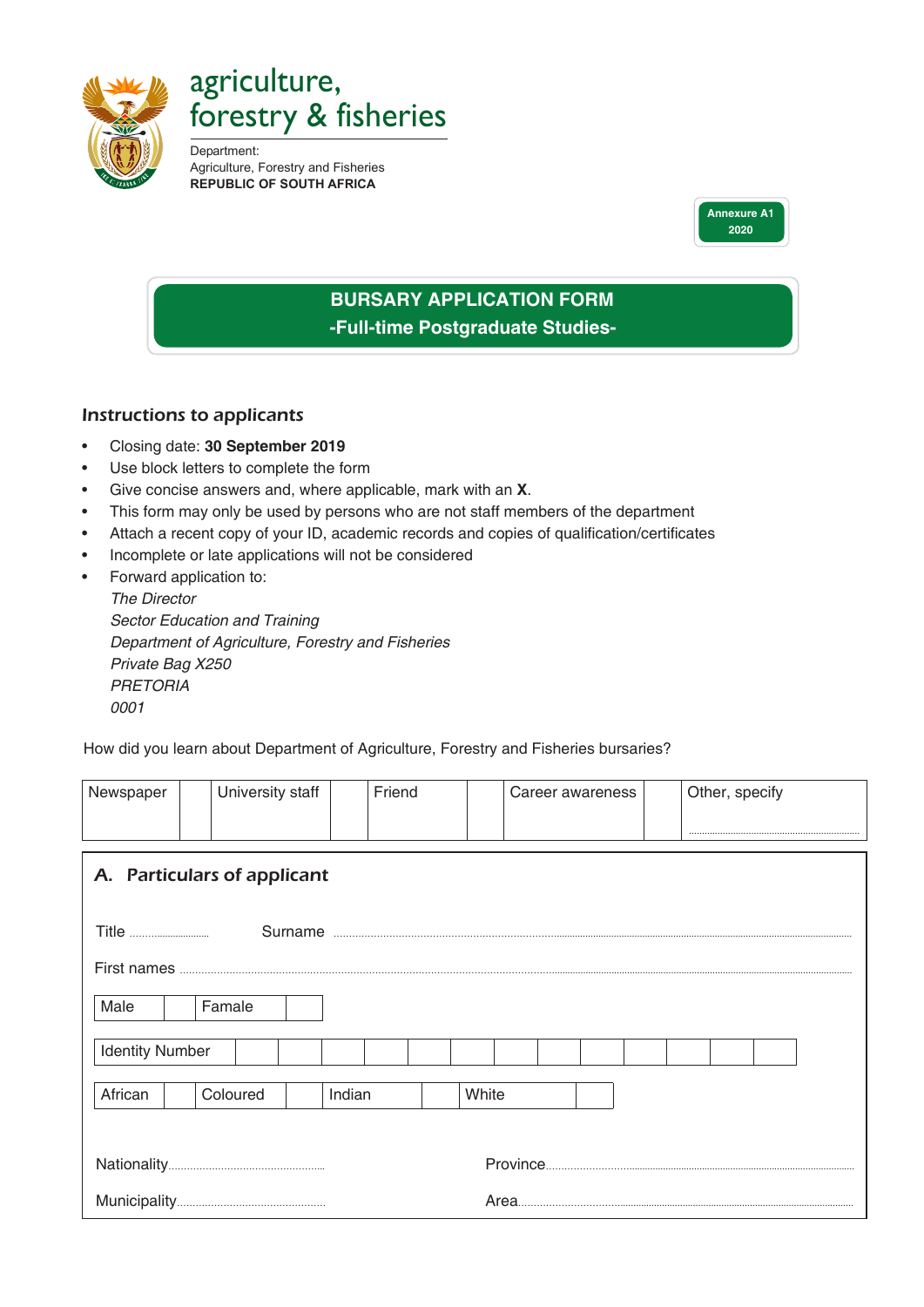| <b>Disability</b> | <b>Yes</b> | No. |  |  |  |  |                            |             |
|-------------------|------------|-----|--|--|--|--|----------------------------|-------------|
|                   |            |     |  |  |  |  |                            |             |
|                   |            |     |  |  |  |  |                            |             |
| Postal address    |            |     |  |  |  |  | <b>Residential address</b> |             |
|                   |            |     |  |  |  |  |                            |             |
|                   |            |     |  |  |  |  |                            |             |
| Postal code       |            |     |  |  |  |  |                            | Postal code |
|                   |            |     |  |  |  |  |                            |             |
|                   |            |     |  |  |  |  |                            |             |
|                   |            |     |  |  |  |  |                            |             |
|                   |            |     |  |  |  |  |                            |             |

## **B.** Educational qualifications

List all the degrees/diplomas obtained, including present degree

| Degree/Diploma | <b>First registration</b><br>(Year) | $\sim$<br><b>Year obtained</b> | Full time/part time | <b>Name of institution</b> |  |  |  |  |
|----------------|-------------------------------------|--------------------------------|---------------------|----------------------------|--|--|--|--|
|                |                                     |                                |                     |                            |  |  |  |  |
|                |                                     |                                |                     |                            |  |  |  |  |
|                |                                     |                                |                     |                            |  |  |  |  |
|                |                                     |                                |                     |                            |  |  |  |  |
|                |                                     |                                |                     |                            |  |  |  |  |
|                |                                     |                                |                     |                            |  |  |  |  |
|                |                                     |                                |                     |                            |  |  |  |  |
|                |                                     |                                |                     |                            |  |  |  |  |

NB: Full certified copies of academic records must be attached for each degree/diploma

If you are not currently enrolled at an educational institution, please indicate below what you are doing at present.

|  |  |  |  |  | C. Particulars of postgraduate degree for which you wish to receive the bursary |
|--|--|--|--|--|---------------------------------------------------------------------------------|
|--|--|--|--|--|---------------------------------------------------------------------------------|

| <b>B.TECH STUDY</b>                                        | <b>HONOURS STUDY</b> | <b>MASTERS STUDY</b> | DOCTORAL STUDY |   |   |  |  |  |  |  |  |  |  |
|------------------------------------------------------------|----------------------|----------------------|----------------|---|---|--|--|--|--|--|--|--|--|
|                                                            |                      |                      |                |   |   |  |  |  |  |  |  |  |  |
|                                                            |                      |                      |                |   |   |  |  |  |  |  |  |  |  |
|                                                            |                      |                      |                |   |   |  |  |  |  |  |  |  |  |
|                                                            |                      |                      |                |   |   |  |  |  |  |  |  |  |  |
|                                                            |                      |                      |                |   |   |  |  |  |  |  |  |  |  |
| Mark the academic year of study for which you are applying |                      |                      |                | 2 | 3 |  |  |  |  |  |  |  |  |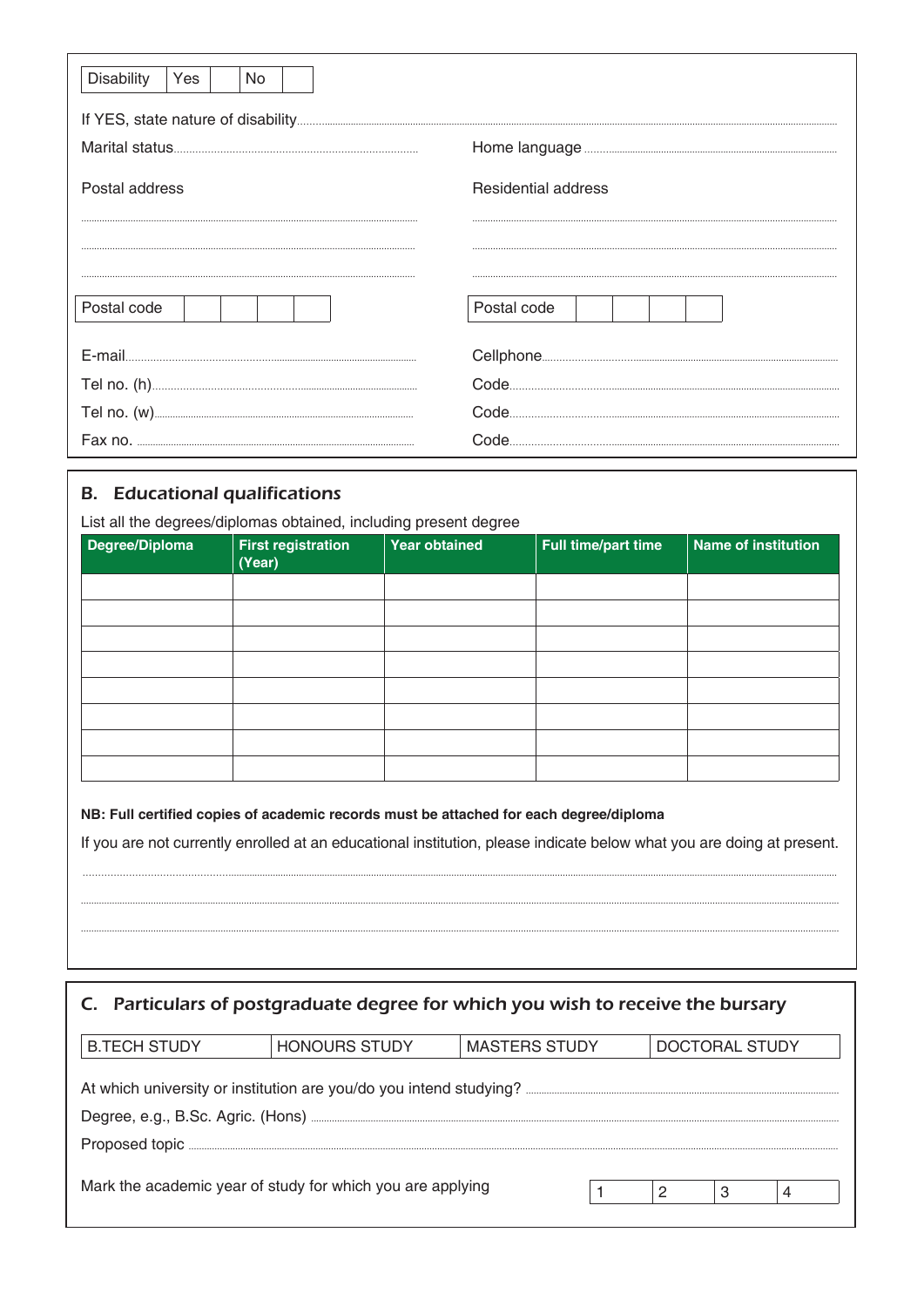Short description or title of proposed research project

Details of the research proposal. Indicate the problem and the importance of your study (research) to society

## D. Research experience and output

List all science articles/papers you have published and/or presented and the name of the journal or conference where the article was published or presented. 

Mark your combined parents or guardians income (R)

| $<$ 5 000                                    | 5 001-15 000 | 15 001 and above |  | Attach proof of<br>income for both<br>parents and proof of<br>income from SASSA |  |  |  |  |  |  |
|----------------------------------------------|--------------|------------------|--|---------------------------------------------------------------------------------|--|--|--|--|--|--|
| No, of other dependents still living at home |              |                  |  |                                                                                 |  |  |  |  |  |  |

IS S ıg aepe